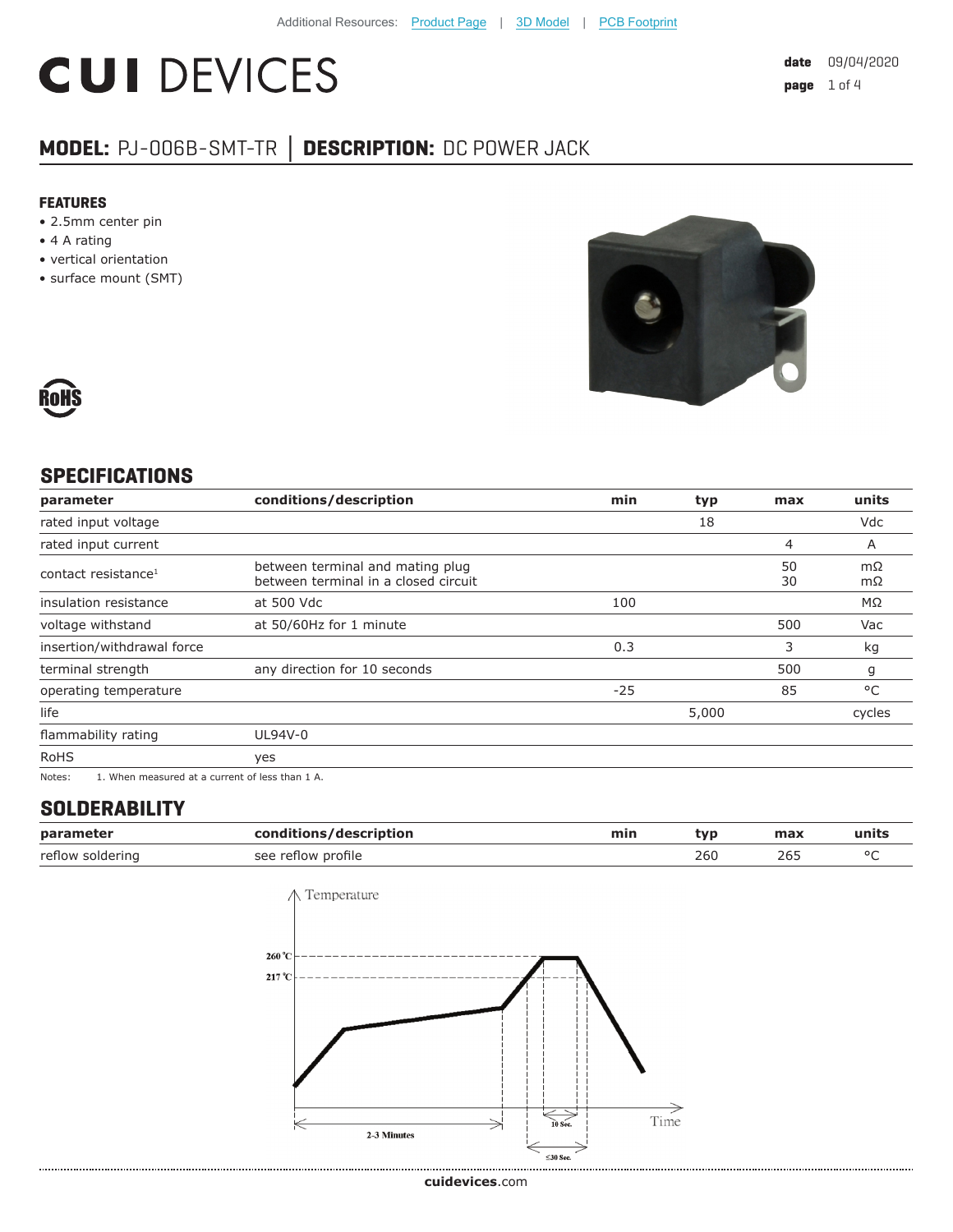#### **MECHANICAL DRAWING**

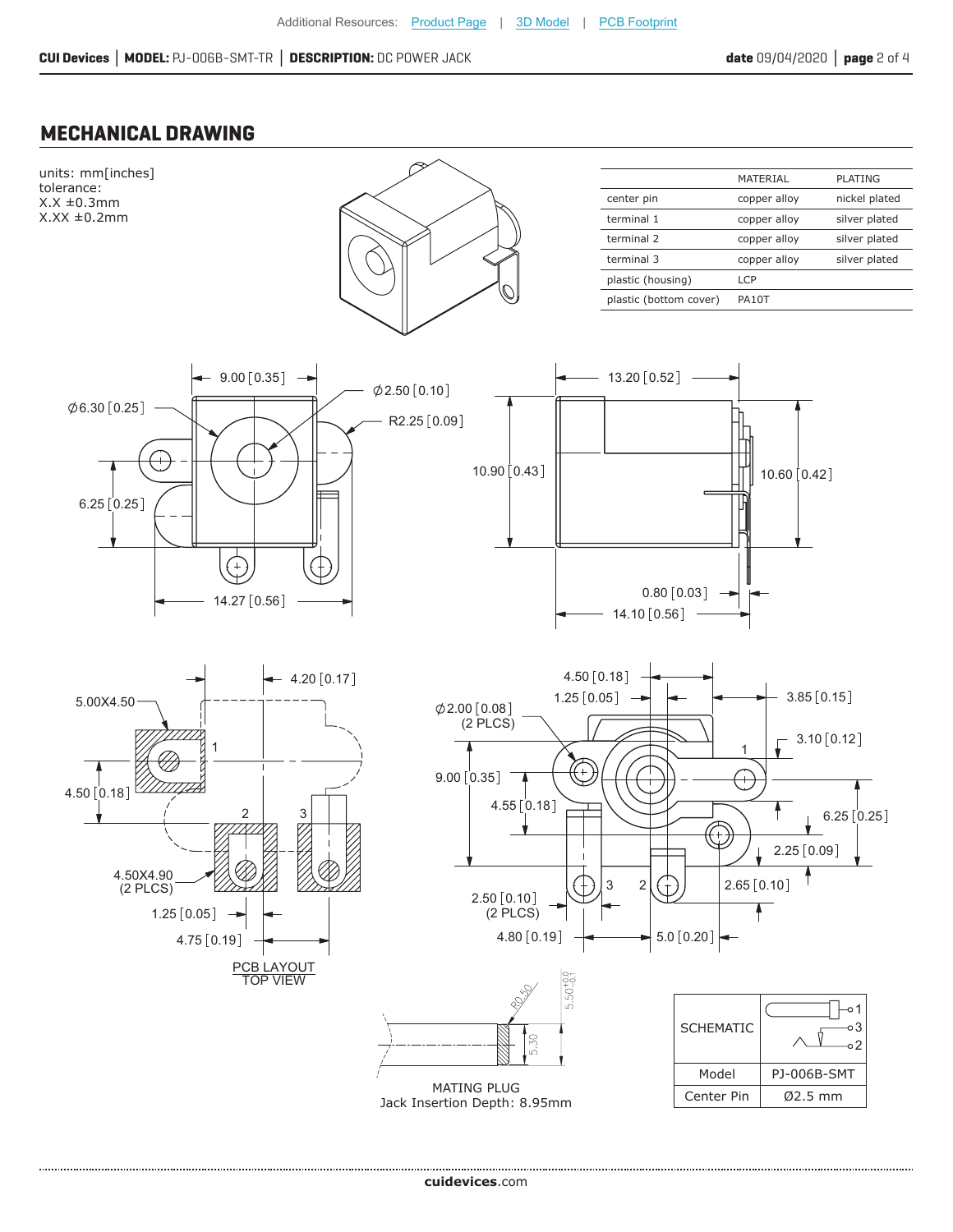#### **PACKAGING**

units: mm

........................

Reel Size: Ø380 Reel QTY: 250 pcs per reel